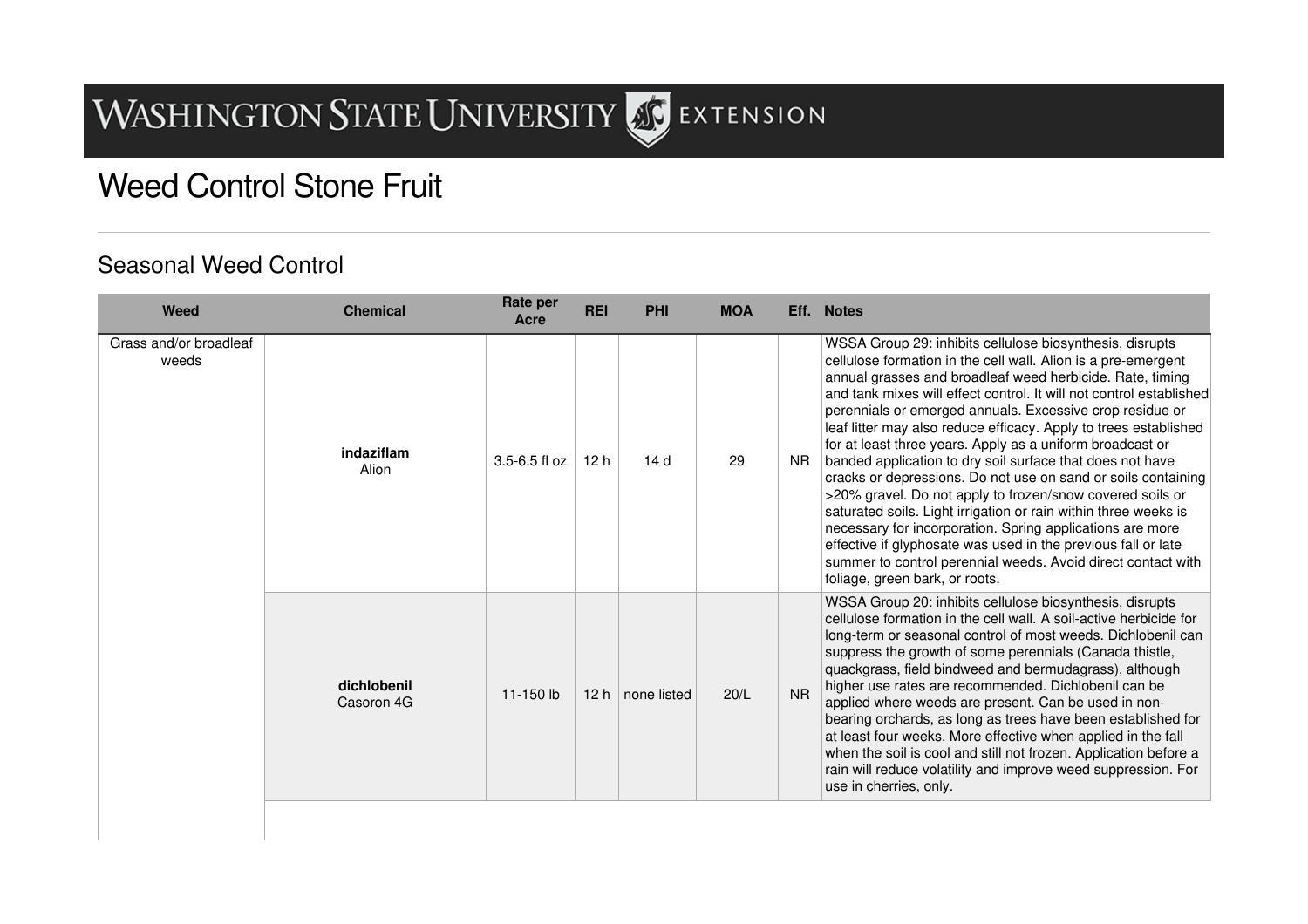| Weed | <b>Chemical</b>           | Rate per<br>Acre | <b>REI</b> | <b>PHI</b>  | <b>MOA</b> | Eff.           | <b>Notes</b>                                                                                                                                                                                                                                                                                                                                                                                                                                                                                                                                                                                                                                                                                                                                                                                                                                                                                                                                                                            |
|------|---------------------------|------------------|------------|-------------|------------|----------------|-----------------------------------------------------------------------------------------------------------------------------------------------------------------------------------------------------------------------------------------------------------------------------------------------------------------------------------------------------------------------------------------------------------------------------------------------------------------------------------------------------------------------------------------------------------------------------------------------------------------------------------------------------------------------------------------------------------------------------------------------------------------------------------------------------------------------------------------------------------------------------------------------------------------------------------------------------------------------------------------|
|      | oxyfluorfen<br>Goal 2XL   | $2-6$ pt         | 24 h       | none listed | 14         | <b>NR</b>      | WSSA Group 14: protoporphyrinogen oxidase (PPO)<br>inhibitor. Pre-emergent and early post-emergent control of<br>broadleaf weeds in dormant orchards. May require a tank-mix<br>partner for grass control. It is most effective as a post-<br>emergent when the seedling weeds have less than four<br>leaves. Post-emergence weed control can be improved by<br>tank-mixing with appropriate partners and adjuvants. Apply as<br>a banded application to bare soil under healthy trees. Do not<br>apply after tree buds start to swell or when foliage or fruits are<br>present. Avoid direct plant contact. Moisture within 3 to 4<br>weeks will enhance pre-emergence herbicide activity.                                                                                                                                                                                                                                                                                             |
|      | oxyfluorfen<br>GoalTender | $1-3$ pt         | 24h        | none listed | 14         | N <sub>R</sub> | See comments for Goal 2XL.                                                                                                                                                                                                                                                                                                                                                                                                                                                                                                                                                                                                                                                                                                                                                                                                                                                                                                                                                              |
|      | pronamide<br>Kerb 50W     | $2-6$ lb         | 24 h       | none listed | 3          | <b>NR</b>      | WSSA Group 3: microtubule assembly inhibitor. Pronamide is<br>a soil-applied product that is used for the control of grasses<br>(annuals and some perennials) and some broadleaved<br>species. It is most effective on cool season grasses.<br>Pronamide can control some small weeds that have emerged.<br>Pronamide should be applied in the fall after harvest, but<br>before leaf drop and soil freeze up to trash-free soil. Use the<br>lower rates for annual grasses and susceptible broadleaf<br>weeds; use the higher rates for controlling quackgrass. Use<br>rate will also be affected by soil texture; use lower rates on<br>coarse soils. Rainfall or overhead irrigation is required<br>following application. Soil temperatures above 55°F may<br>result in reduced weed control. Do not apply around seedling<br>trees less than 1 year old or fall-transplanted trees established<br>less than 1 year or spring transplanted trees established less<br>than 6 months. |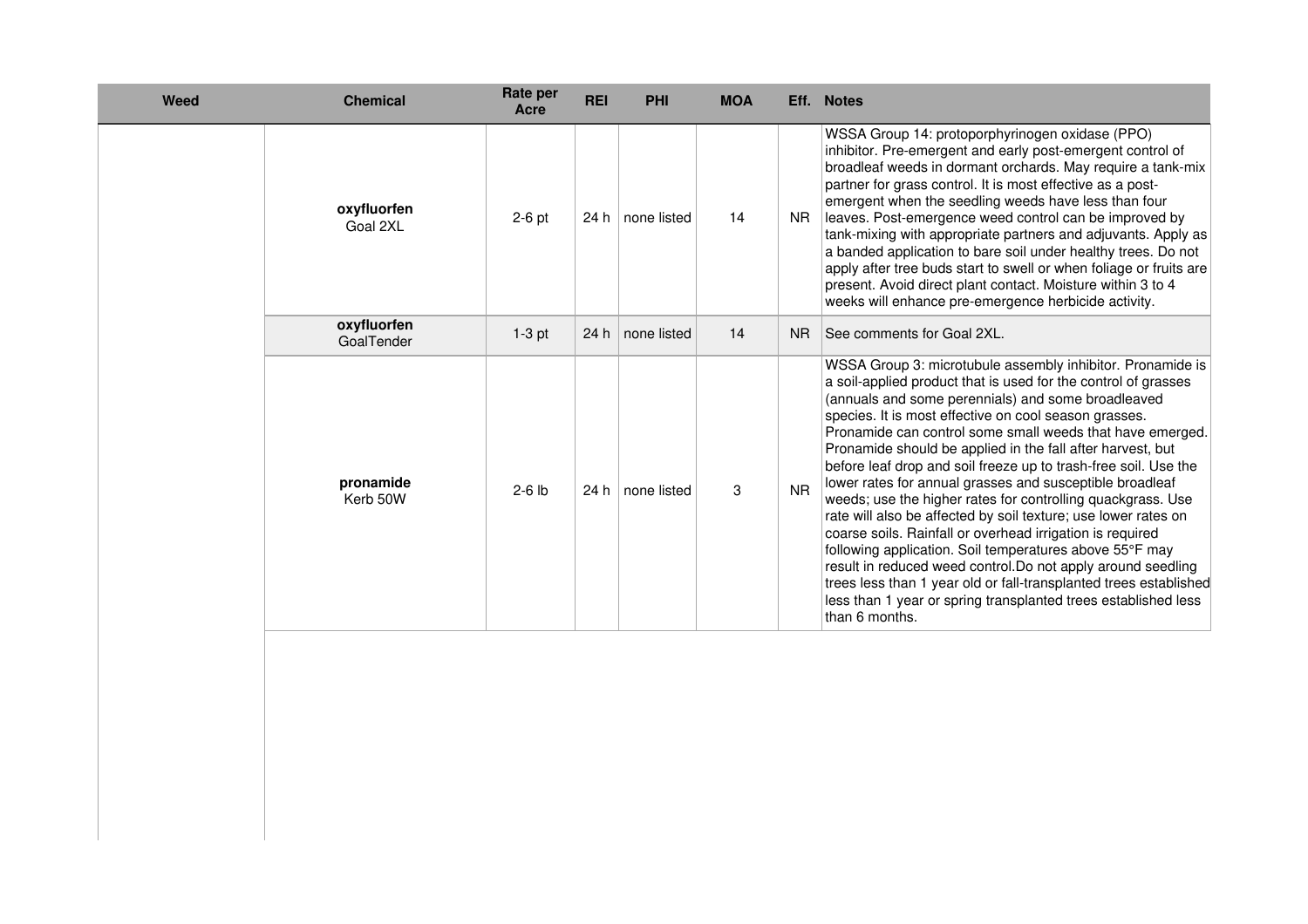| <b>Weed</b> | <b>Chemical</b>                  | Rate per<br>Acre | <b>REI</b> | <b>PHI</b> | <b>MOA</b> |           | Eff. Notes                                                                                                                                                                                                                                                                                                                                                                                                                                                                                                                                                                                                                                                                                                                                                                                                                                                                                                                                                                                                                                                                                                                                         |
|-------------|----------------------------------|------------------|------------|------------|------------|-----------|----------------------------------------------------------------------------------------------------------------------------------------------------------------------------------------------------------------------------------------------------------------------------------------------------------------------------------------------------------------------------------------------------------------------------------------------------------------------------------------------------------------------------------------------------------------------------------------------------------------------------------------------------------------------------------------------------------------------------------------------------------------------------------------------------------------------------------------------------------------------------------------------------------------------------------------------------------------------------------------------------------------------------------------------------------------------------------------------------------------------------------------------------|
|             | rimsulfuron<br><b>Matrix FNV</b> | 4 oz             | 4 h        | 14d        | 2          | <b>NR</b> | WSSA Group 2: acetolactate synthase (ALS) inhibitor. Matrix<br>has both pre-emergence and very early post-emergence<br>activity. To broaden the weed control spectrum and/or extend<br>the residual effectiveness rimsulfuron may be tank-mixed with<br>other registered herbicides having a different mode of action.<br>Tank mixes well with Alion. For maximum pre-emergence<br>activity, the herbicide should be applied to a soil surface that<br>is smooth and relatively free of crop and weed trash. Rainfall<br>or irrigation is required within 2 weeks of application for pre-<br>emergence incorporation. Susceptible weeds are controlled<br>from 60 to 90 days after application. For best results,<br>maintain spray tank solution at pH 5 to 7. Avoid contact with<br>green bark, foliage, or fruit.                                                                                                                                                                                                                                                                                                                               |
|             | norflurazon<br>Solicam DF        | $2.5 - 5$ lb     | 12 h       | 60 d       | 12         | <b>NR</b> | WSSA Group 12: inhibits carotenoid biosynthesis.<br>Norflurazon is effective against annual grasses and some<br>broadleaf weeds, but is not commonly used except as a<br>partner with another product that can broaden the weed<br>control spectrum. May suppress, but not control, Equisetum<br>(field horsetail, scouring rush). Solicam does not have any<br>post-emergence weed control activity. Solicam can be applied<br>from fall to early spring to non-frozen soil before the weeds<br>emerge. The soil should be settled and firm at the time of<br>application and the surface must be free of soil clods,<br>depressions, weeds and other plant residue. Requires<br>moisture within 4 weeks of application to activate. Trees must<br>be established in orchard at least 18 months. Make only one<br>application per year. Repeated applications over a period of<br>years may result in tree injury if rates are not reduced after<br>the first season. Not labeled for cherries on gravelly, sand or<br>loamy sand soils because of potential for tree injury; death of<br>young cherry trees has occurred under these conditions. |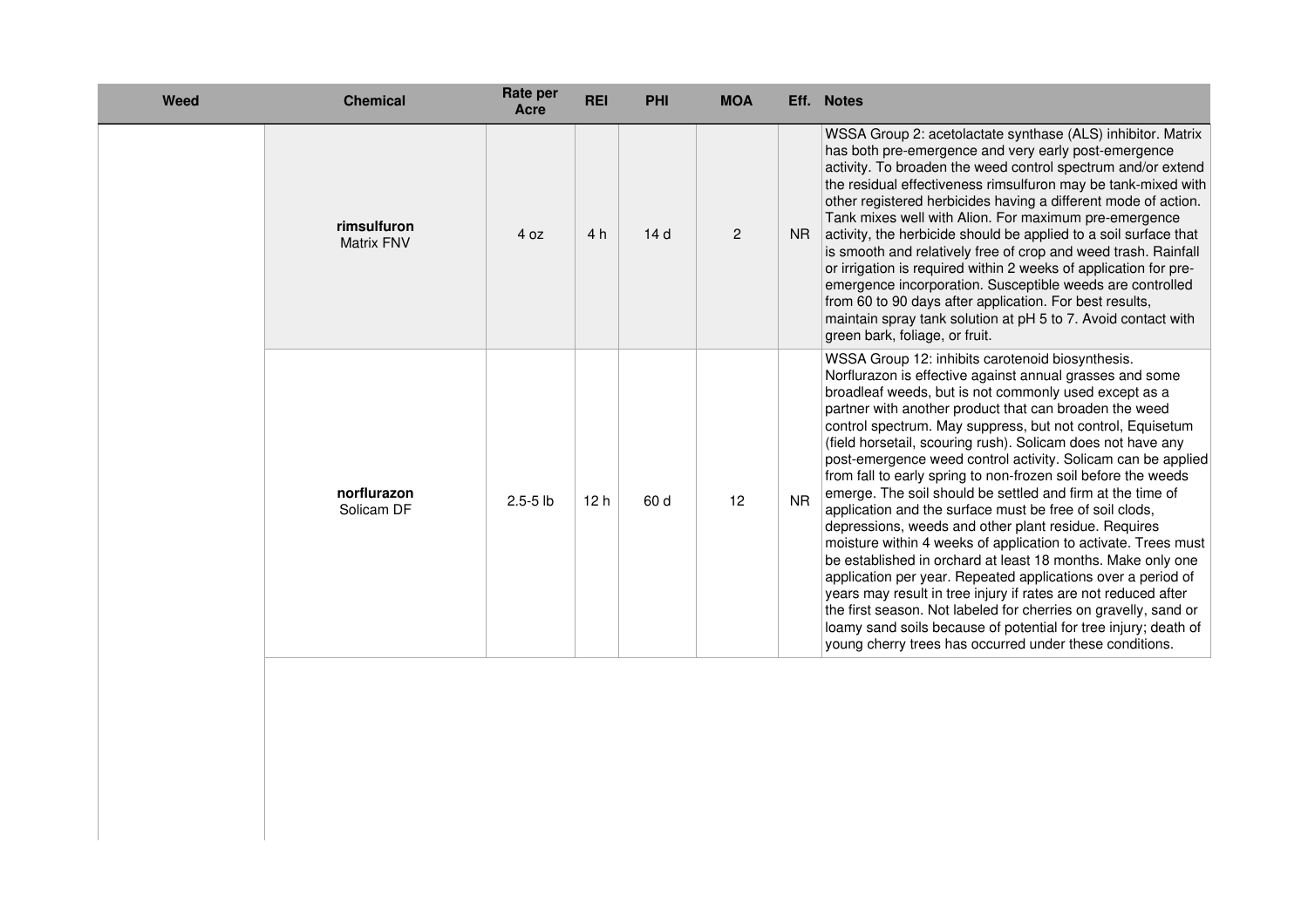| Weed | Chemical               | Rate per<br>Acre | <b>REI</b> | <b>PHI</b>  | <b>MOA</b> |           | Eff. Notes                                                                                                                                                                                                                                                                                                                                                                                                                                                                                                                                                                                                                                                                                                                                                                                                               |
|------|------------------------|------------------|------------|-------------|------------|-----------|--------------------------------------------------------------------------------------------------------------------------------------------------------------------------------------------------------------------------------------------------------------------------------------------------------------------------------------------------------------------------------------------------------------------------------------------------------------------------------------------------------------------------------------------------------------------------------------------------------------------------------------------------------------------------------------------------------------------------------------------------------------------------------------------------------------------------|
|      | oryzalin<br>Surflan AS | $2-6$ at         | 24 h       | none listed |            | <b>NR</b> | WSSA Group 3: microtubule assembly inhibitor. Surflan is a<br>pre-emergence herbicide that is particularly effective against<br>annual grasses and some broadleaved weed species. It is<br>only labeled for non-bearing trees. Oryzalin should be applied<br>to weed-free soil or with an approved post-emergence<br>herbicide when established weeds are present. Approved<br>tank-mix partners can increase the spectrum of weed control.<br>Delay application to newly planted trees until ground is<br>settled. Requires rain or irrigation to activate herbicide.<br>Shallow cultivation can control newly germinated weeds<br>without reducing herbicide activity. Lower rate is for 4 month's<br>control; higher rate for 8-12 months. Alternate trade name:<br>Oryzalin 4AS. Grazing of livestock is prohibited. |

Efficacy numbers denote the relative efficacy of a pesticide against a given pest on a 1 to 4 scale with 1 being low and 4 high efficacy. This information is based primarily on research conducted with WSU researchers in Wa

## Temporary Weed Control

| Rate per<br><b>MOA</b><br><b>REI</b><br><b>PHI</b><br>Eff.<br><b>Weed</b><br><b>Notes</b><br><b>Chemical</b><br>Acre |  |
|----------------------------------------------------------------------------------------------------------------------|--|
|----------------------------------------------------------------------------------------------------------------------|--|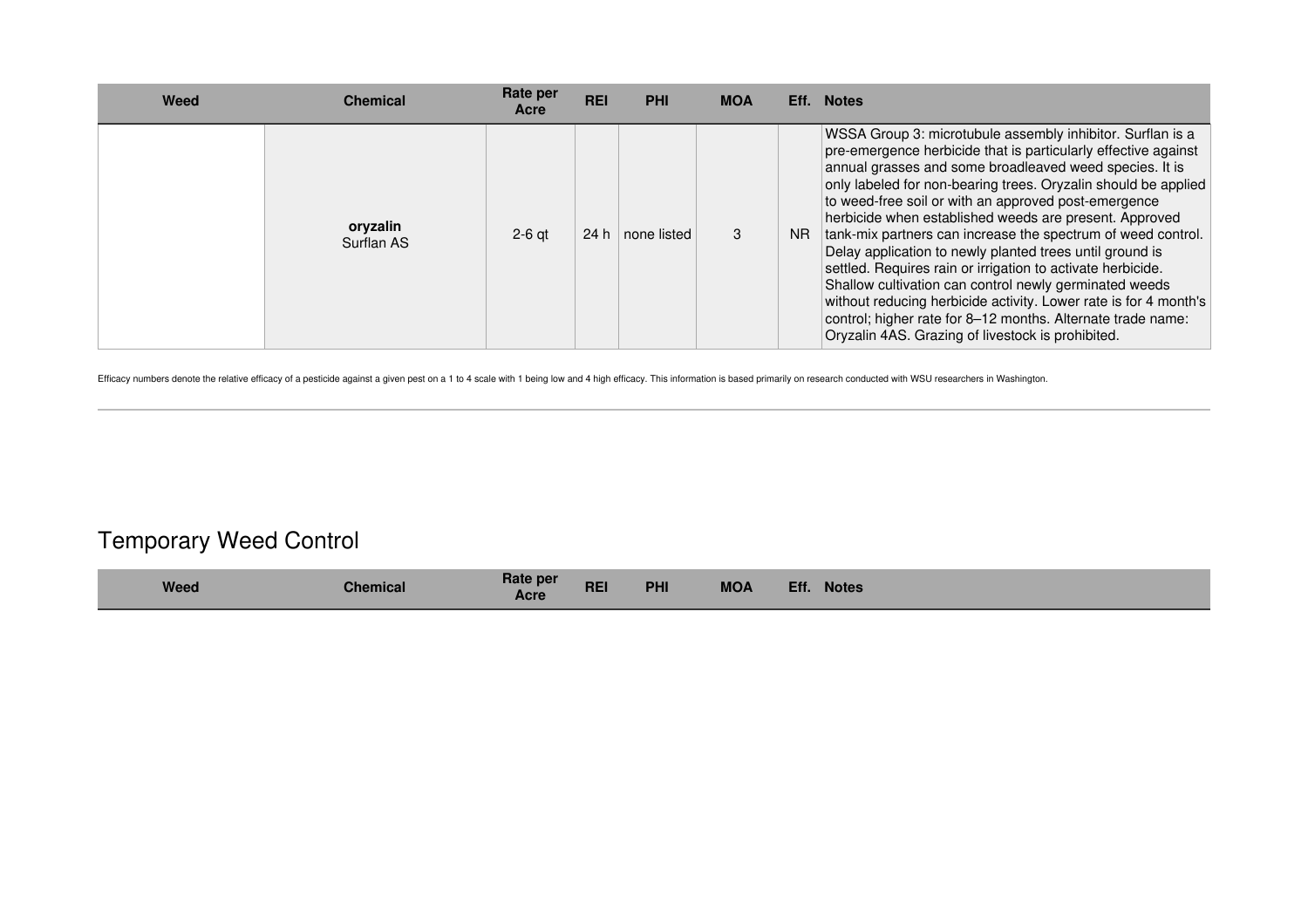| <b>Weed</b>            | <b>Chemical</b>           | Rate per<br>Acre | <b>REI</b> | <b>PHI</b>     | <b>MOA</b>     |                | Eff. Notes                                                                                                                                                                                                                                                                                                                                                                                                                                                                                                                                                                                                                                                                                                                                                                                                                                                                                                    |
|------------------------|---------------------------|------------------|------------|----------------|----------------|----------------|---------------------------------------------------------------------------------------------------------------------------------------------------------------------------------------------------------------------------------------------------------------------------------------------------------------------------------------------------------------------------------------------------------------------------------------------------------------------------------------------------------------------------------------------------------------------------------------------------------------------------------------------------------------------------------------------------------------------------------------------------------------------------------------------------------------------------------------------------------------------------------------------------------------|
| <b>Broadleaf weeds</b> | $2,4-D$<br>Saber          | 3 pt             | 48 h       | 40 d           | 4              | N <sub>R</sub> | WSSA Group 4: synthetic auxin. Multiple trade names: Saber,<br>Orchard Master (not on apricots and nectarines), Weedar 64,<br>Amine 4 and 2,4-D. Kills most annual and many perennial<br>broadleaf weeds. Apply as directed spray to weeds. Avoid<br>contact with foliage, limbs and trunk. Do not apply during<br>windy periods. May be used at any time except during bloom<br>but most effective when weeds are small and growing<br>actively. Can be absorbed by tree roots and cause serious<br>injury. Best results are obtained when applied within 2 days<br>following an irrigation and the weeds are growing actively. In<br>sprinkler-irrigated orchards, apply only after irrigation and<br>never to dry or bare ground. Do not apply to trees established<br>in orchard for less than 1 year. Do not make more than 2<br>applications per year. Do not harvest within 40 days of<br>application. |
|                        | clopyralid<br>Stinger     | $0.33 - 0.67$ pt | 12h        | 30 d           | $\overline{4}$ | NR.            | WSSA Group 4: synthetic auxin. Controls many difficult to<br>control weeds in the sunflower, buckwheat (or knotweed),<br>nightshade and legume families. Apply to actively growing<br>weeds in a minimum of 10 gallons of water per acre. Apply to<br>Canada thistle after a majority of basal leaves have emerged,<br>but prior to bud stage. Up to two applications may be made<br>during the crop year, but do not exceed a total of 2/3 pint of<br>product per sprayed acre per year. Do not apply within 30<br>days of harvest.                                                                                                                                                                                                                                                                                                                                                                          |
|                        | pyraflufen-ethyl<br>Venue | $1-4$ fl oz      | 12h        | 0 <sub>d</sub> | 14             | NR.            | Group 14: protoporphyrinogen oxidase (PPO) inhibitor. A<br>contact herbicide that is active on annual broadleaf weeds.<br>Use as a directed spray when the weeds are less than 4<br>inches tall or 3 inches across. Thorough coverage is required<br>for control. Apply during the dormant season and prior to<br>bloom. Addition of a crop oil concentrate or non-ionic<br>surfactant will enhance control. Keep off green stems and<br>foliage; will burn off young green crown and root suckers. Use<br>lower rates for small weeds and higher rate for larger weeds.<br>Tank mixing can increase the weed spectrum that is<br>controlled.                                                                                                                                                                                                                                                                 |